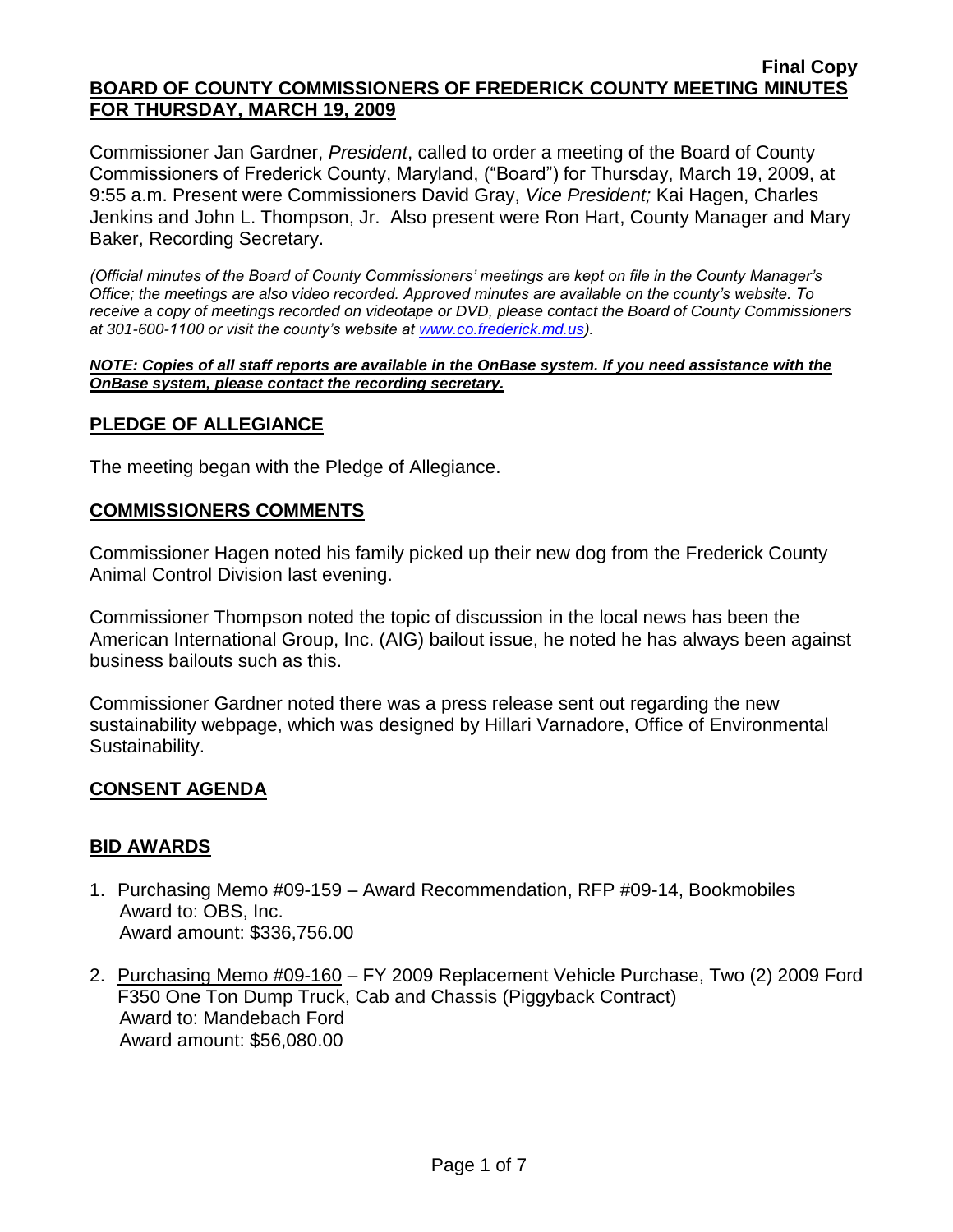- 3. Purchasing Memo #09-161 FY 2009 Replacement Vehicle Purchase/Install Two (2) Dump Bodies and Snow Removal Equipment (Piggyback Contract) Award to: Industrial Motor Supply, Inc. Award amount: \$67,367.04
- 4. Purchasing Memo #09-162 Request to Purchase Microsoft Licenses (Piggyback Contract) Award to: Software House International Award amount: \$263,665.10
- 5. Purchasing Memo #09-164 Furniture Purchase Award Recommendation Winchester Hall West Wing Renovation Award to: B-K Office Supply, Inc. Award amount: \$73,249.13

## **BUDGET TRANSFER**

1. BT-09-143, Frederick County Public Libraries

# **GRANTS**

- 1. Grant Application to the Emergency Number Systems Board, Acceptance of Funds, and Approval of Associated Budget Transfers – Chip Jewell, Emergency Management Division
- 2. Certified Local Government Educational Set-Aside Application, FFY 2009 Janet Davis, Planning Division

Commissioner Gray moved to approve the consent agenda as presented. Commissioner Hagen seconded the motion that passed 5-0.

## **ADMINISTRATIVE BUSINESS**

## **Extension of Development Approval Expiration Dates and Deadline - Gary Hessong, Permitting and Development Review Division**

Mr. Hessong and Eric Soter, Planning Division, presented the staff report to the Board. There had been discussions about extending expiration dates and deadlines for certain development applications and approvals, which surfaced in light of the current economic slowdown and the extensions recently adopted by other Maryland counties.

Commissioner Hagen moved to take to public hearing the proposal allowing up to a three (3) year extension, excluding building permits, and for staff to present a matrix of recommendations to the Planning Commission and to the Board regarding the extensions. Commissioner Jenkins seconded the motion that passed 4-1 with Commissioner Thompson opposed.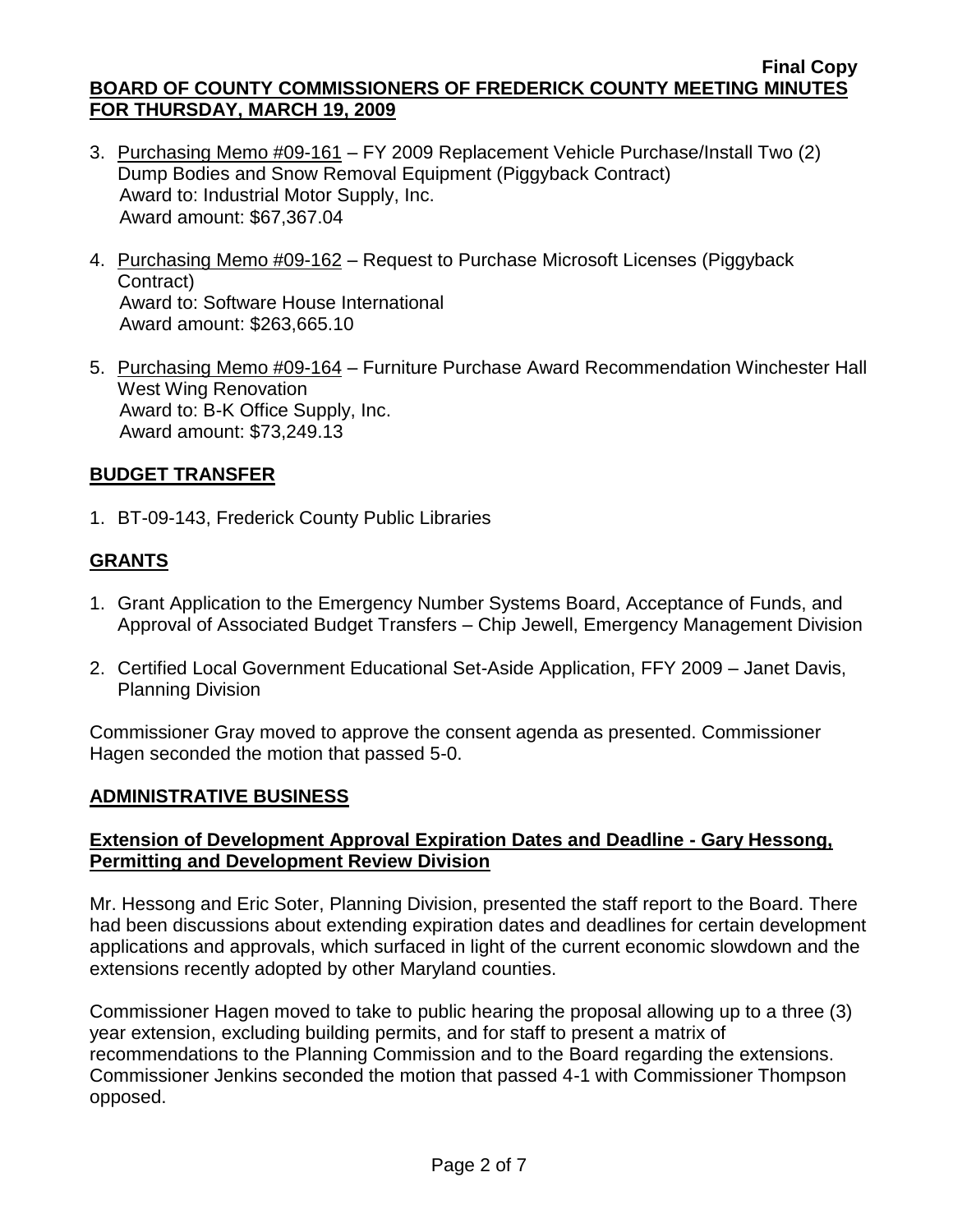## **Legislative Issues**

Mr. Mathias noted there were no updates to legislative issues; a tracking sheet was provided for reference.

## **DIRECTOR'S REPORT – Al Hudak, Public Works Division**

The report was not presented.

## **CLOSED SESSION**

Commissioner Hagen moved to proceed to closed session in accordance with Maryland Annotated Code State Government Article § 10-508(a)(10) To discuss public security, if the public body determines that public discussions would constitute a risk to the public or public security, including: (I) the deployment of fire and police services and staff; and (ii) the development and implementation of emergency plans; and (7) To consult with counsel to obtain legal advice. Commissioner Gray seconded the motion that passed 5-0.

## **COMMISSIONERS COMMENTS**

None.

## **PUBLIC COMMENTS**

None.

## **QUESTIONS – PRESS**

None.

## **ADJOURN**

The meeting adjourned at 10:50 p.m.

Respectfully submitted,

Mary E. Baker Recording Secretary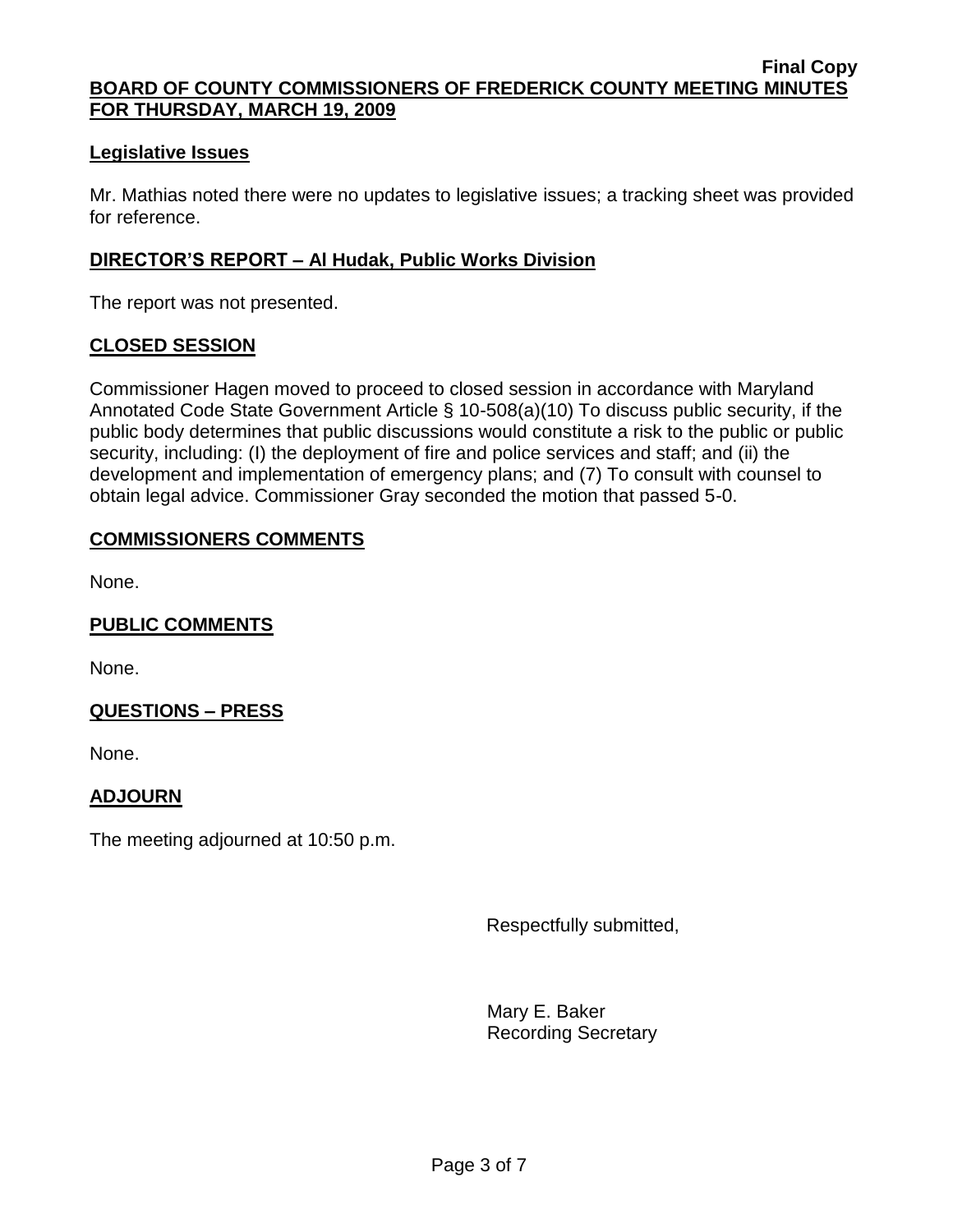## **FORM OF STATEMENT FOR CLOSING THE MEETING OF THURSDAY, MARCH 19, 2009**

## **STATUTORY AUTHORITY TO CLOSE SESSION**

#### **State Government Article §10-508(a):**

(10) To discuss public security, if the public body determines that public discussions would constitute a risk to the public or public security, including: (i) the deployment of fire and police services and staff; and (ii) the development and implementation of emergency plans.

#### **Motion:**

Commissioner Hagen moved to proceed to closed session in accordance with Maryland Annotated Code State Government Article § 10-508(a)(10) To discuss public security, if the public body determines that public discussions would constitute a risk to the public or public security, including: (i) the deployment of fire and police services and staff; and (ii) the development and implementation of emergency plans; and (7) To consult with counsel to obtain legal advice. Commissioner Gray seconded the motion that passed 5-0.

### **Topic to be Discussed:**

To discuss the development and implementation of emergency plans.

Mary E. Baker Recording Secretary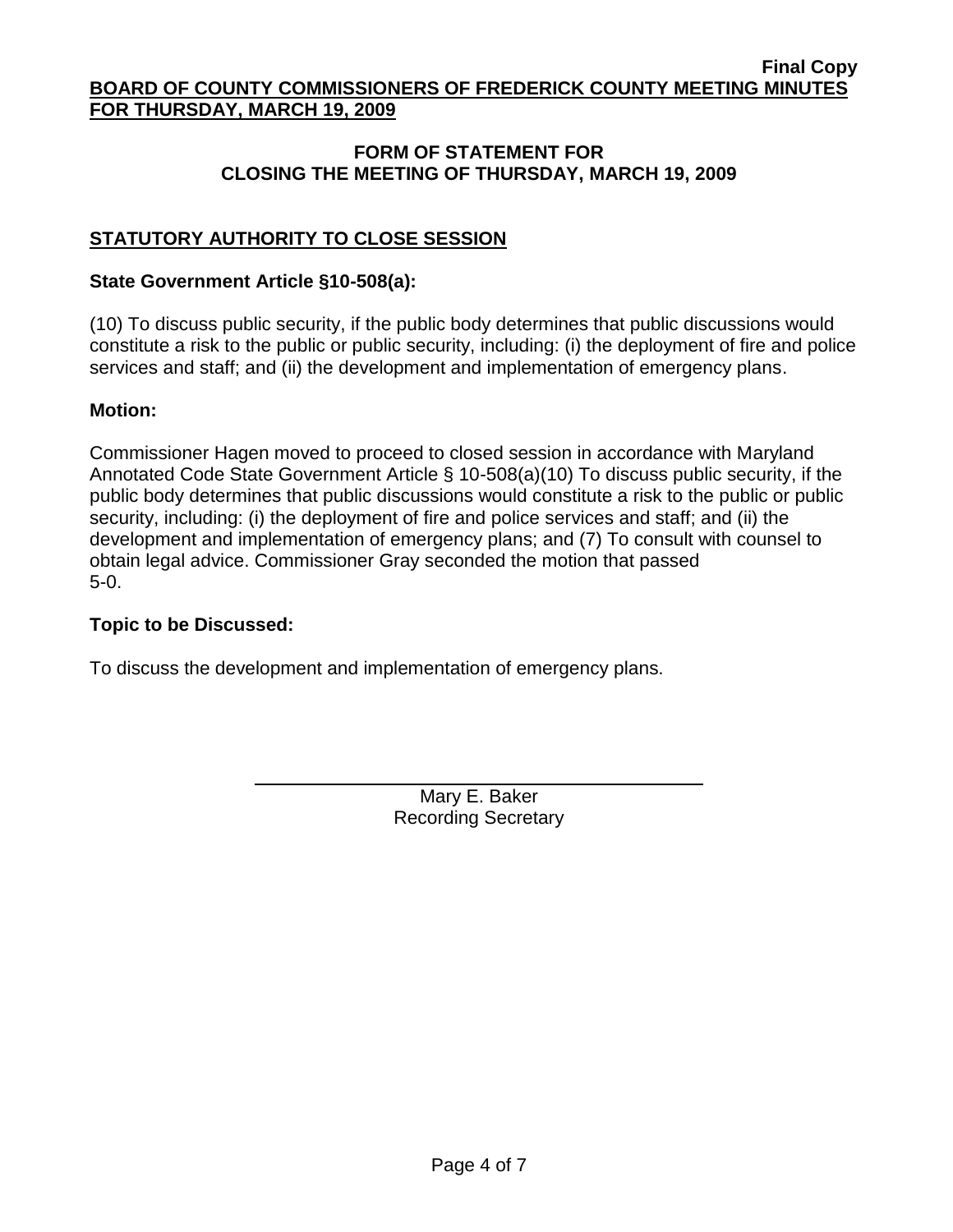## **FORM OF STATEMENT FOR CLOSING THE MEETING OF THURSDAY, MARCH 19, 2009**

# **STATUTORY AUTHORITY TO CLOSE SESSION**

## **State Government Article §10-508(a):**

(7) To consult with counsel to obtain legal advice.

## **Motion:**

Commissioner Hagen moved to proceed to closed session in accordance with Maryland Annotated Code State Government Article § 10-508(a)(10) To discuss public security, if the public body determines that public discussions would constitute a risk to the public or public security, including: (i) the deployment of fire and police services and staff; and (ii) the development and implementation of emergency plans; and (7) To consult with counsel to obtain legal advice. Commissioner Gray seconded the motion that passed 5-0.

## **Topic to be Discussed:**

To discuss legal issues concerning a tenancy on county property.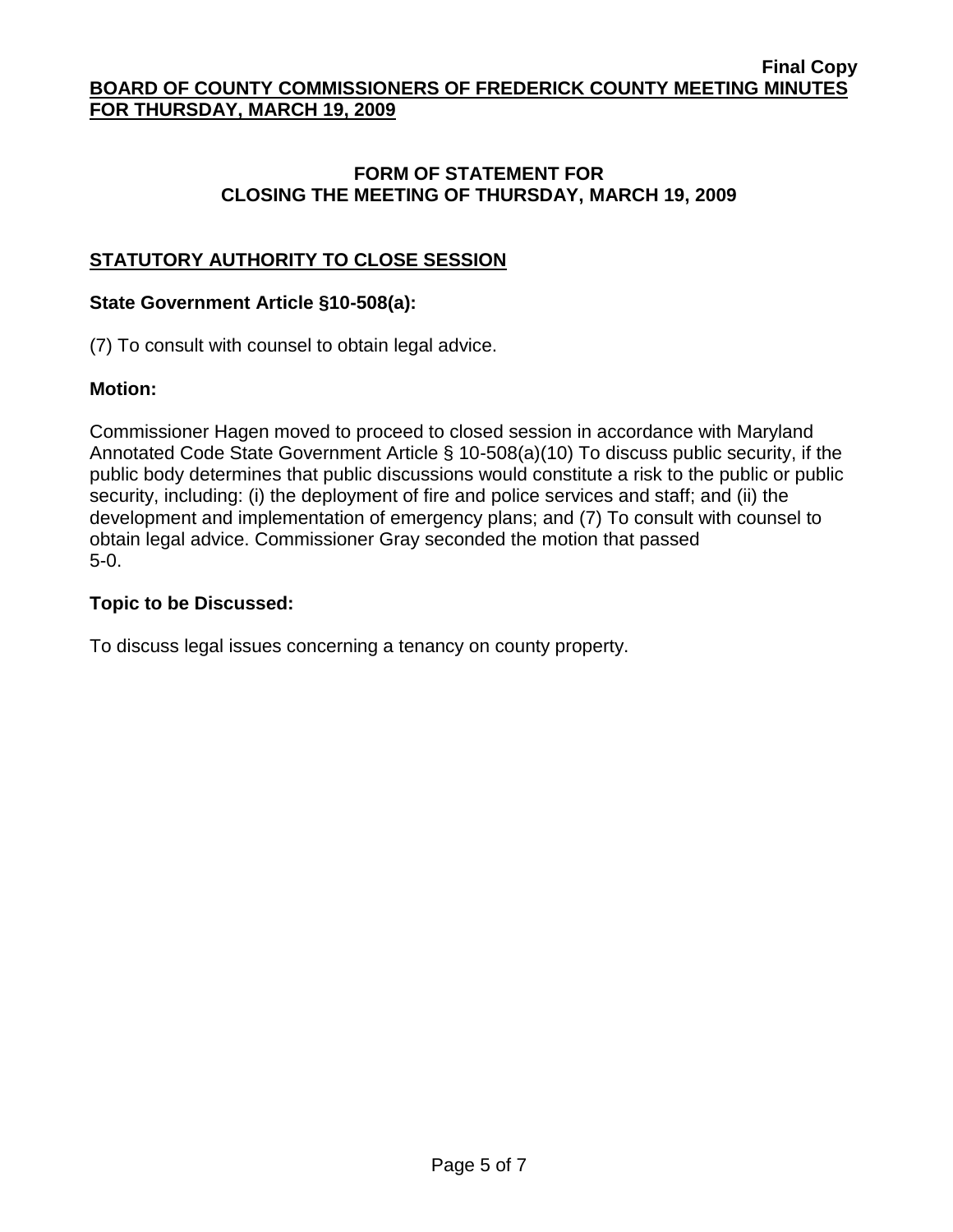## **FORM OF STATEMENT FOR MINUTES OF NEXT OPEN MEETING ON THURSDAY, MARCH 19, 2009, FOLLOWING THE CLOSED MEETING OF THURSDAY, MARCH 19, 2009**

## **STATUTORY AUTHORITY TO CLOSE SESSION**

## **State Government Article §10-508(a):**

(10) To discuss public security, if the public body determines that public discussions would constitute a risk to the public or public security, including: (i) the deployment of fire and police services and staff; and (ii) the development and implementation of emergency plans.

## **Motion:**

Commissioner Hagen moved to proceed to closed session in accordance with Maryland Annotated Code State Government Article § 10-508(a)(10) To discuss public security, if the public body determines that public discussions would constitute a risk to the public or public security, including: (i) the deployment of fire and police services and staff; and (ii) the development and implementation of emergency plans; and (7) To consult with counsel to obtain legal advice. Commissioner Gray seconded the motion that passed 5-0.

## **Also present were:**

J. Mathias, M. Chomel, R. Hart, B. Stanton, C. Jenkins, M. Landahl, J. Markey, D. Martin, G. Mellin, S. Mooney and M. Baker.

## **Topics Discussed:**

To discuss the development and implementation of emergency plans.

## **Action Taken:**

The Board approved staff's recommendations.

Mary E. Baker Recording Secretary